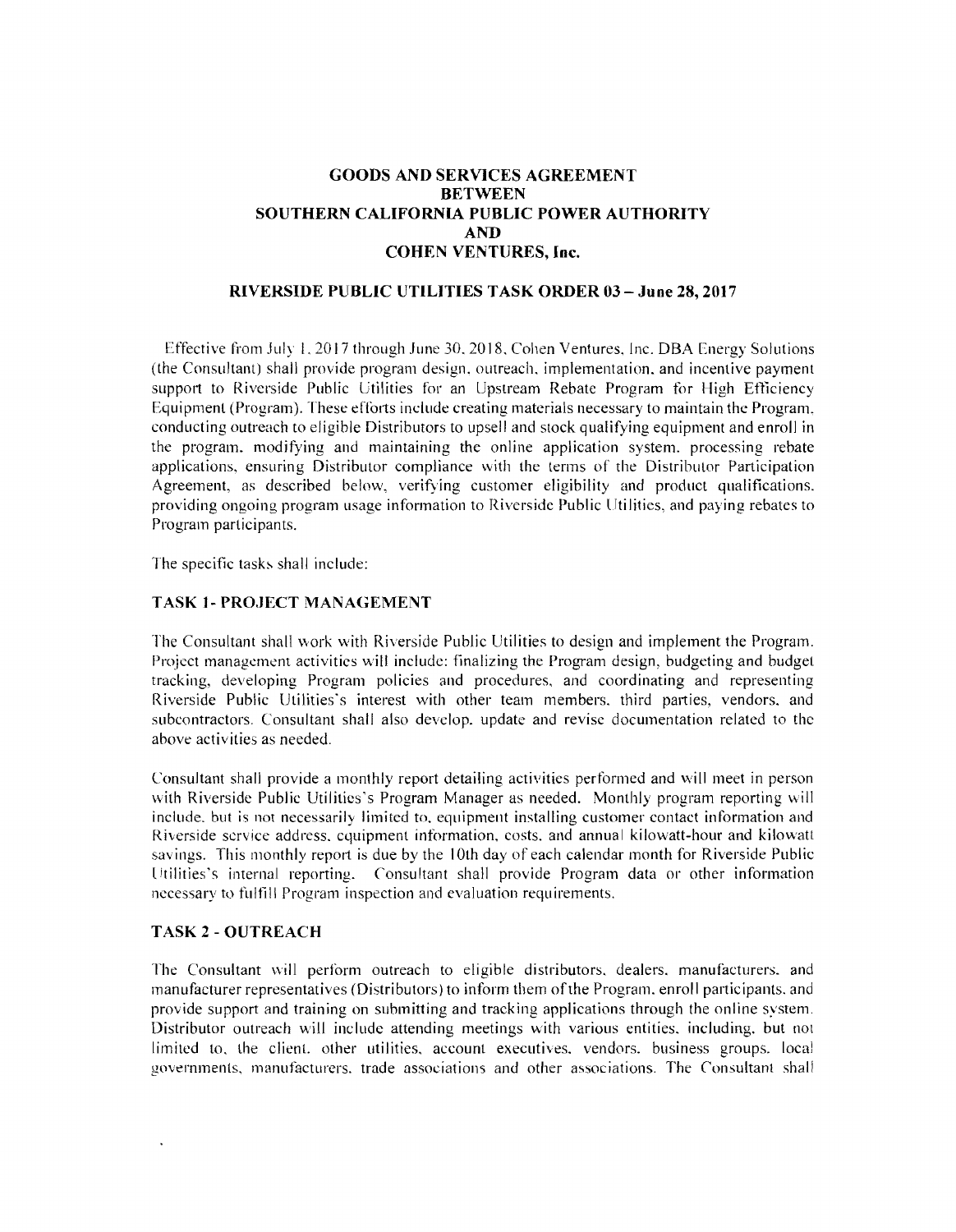develop and maintain an updated Program communication database, and will document meetings and phone calls with market actors. The Consultant will provide Riverside Public Utilities with copies of signed Distributor Participation Agreements, specifying each Distributor's responsibilities, commitments and liabilities associated with Participation in the Program, and a list of participating Distributors.

Distributors will typically receive 1-3 in-person visits per year from Consultant staff. During these visits Consultant will promote sales and stocking strategies for high efficiency equipment sales and provide business cases that outline how the program benefits their business and how their participation compares to that of their competitors. Consultant will work with Distributors to address and resolve questions and barriers in order to facilitate maximum participation. Training for participating Distributors may be provided in person, on the phone. and/or via webinar or video. Consultant will respond quickly to questions and issues as they arise for Distributors submitting applications through the online system or application status. Manufacturers and other key market actors may also be engaged with calls and in-person visits conducted as appropriate. The Consultant shall attend the support activities deemed necessary to the Program success by Program Manager.

#### **TASK** 3 - **ONLINE SYSTEM DATABASE DEVELOPMENT AND MAINTENANCE**

The Consultant shall customize the California Distributor Rebates System (the System) (www.cainstantrebates.com) to process Program rebates and incentives for participants. The Consultant will operate and maintain the System through dedicated hosting facilities. incorporating data security. data backup and redundancy. The System will include batch application upload, customer address matching. batch equipment upload, qualifying equipment database and verification. and invoicing tracking capabilities.

Customer installation address matching may be done manually by Riverside Public Utilities with support from the Consultant or may be done automatically if Riverside Public Utilities' customer address database(s) is made available to the Consultant. The equipment database shall include equipment that qualifies for the Program. Qualifying equipment is described in Attachment I and may be modified by mutual written agreement between Consultant and Riverside Public Utilities. Consultant shall update the online application system and databases as new qualifying equipment is included.

The Consultant will work with Riverside Public Utilities staff to securely maintain the confidentiality of the customer database and all Program information.

#### **TASK 4 -APPLICATION PROCESSING AND VERIFICATION**

The Consultant shall review rebate applications for consistency and completeness and shall resolve issues that may prevent applications from being processed. The Consultant shall verify that customer installation addresses provided on rebate applications match valid customer addresses and accounts. The Consultant will verify and approve eligible equipment information provided by Distributors with the qualifying equipment list (Attachment I). The Consultant will also train Riverside Public Utilities personnel as needed to review applications. payment status, and invoicing.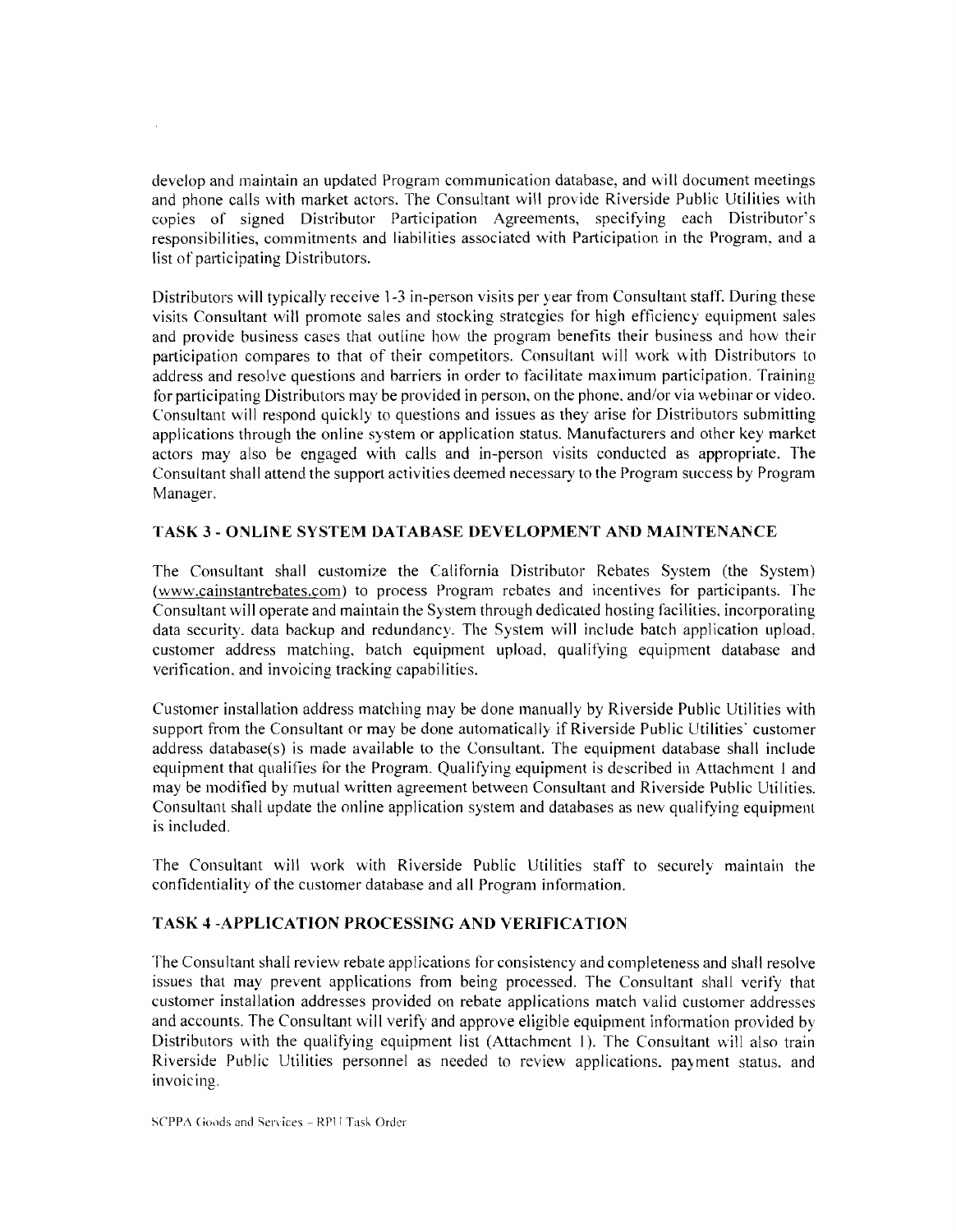#### **TASK 5 -PAYMENT PROCESSING AND PROGRAM REPORTING**

The Consultant shall be responsible for paying rebates to participating Distributors. Rebates will be batched together on invoices on a weekly or bi-wcekly basis, reviewed, and forwarded to the Consultant finance team for payment. Checks will be cut and mailed to Distributors according to payee information provided upon enrollment. Additionally. thc Consultant will research and query program data from the System and prepare reporting documents as required by the Program Manager to meet regulatory and other reporting needs.

#### **TASK 6 -ENGINEERING SERVICES AND WORK PAPERS**

Upon request. Consultant will provide work papers that support Riverside Public Utilities Energy Efficiency Programs including. but not limited to. claimed energy and demand savings resulting from the Upstream Rebate Program for High Efficiency Equipment. The work tasks include technical support of calculations used to estimate savings: energy savings modeling: and researching and documenting measure costs and other measure parameters used in cost effectiveness calculations. Specific work may include:

- Develop new work papers, utilizing recent engineering,  $EM&V$ , cost data, and/or related software to substantiate savings claims.
- Convert and expand existing work papers, correcting where necessary.
- Participate in the peer review of draft work papers and/or assist in comments resolution.
- Update existing work papers impacted by any recent EM&V study results.
- Participate in meetings and conference calls.
- Coordinate analysis related to DEER measures and the DEER database.
- Analyze studies, code  $&$  standards, measures, and data related to work papers.

| <b>WORK PRODUCT</b>                                                  | MEASUREMENT                                                       | PAYMENT RATE                                                          | <b>ESTIMATED</b><br><b>BUDGET</b> |  |
|----------------------------------------------------------------------|-------------------------------------------------------------------|-----------------------------------------------------------------------|-----------------------------------|--|
| Program implementation.<br>administration, rebating and<br>marketing | Ton of installed high<br>efficiency equipment                     | \$36.75 per ton                                                       | \$89,000.00                       |  |
| Program Incentives<br>(Rebates)                                      | Amount paid to<br>distributors based on<br>schedule on Attachment | \$66,00 per ton<br>(average)<br>Range: \$20.00 to<br>\$200.00 per ton | \$161,000.00                      |  |
| Engineering Services and<br>work papers                              | Documentation to<br>support claimed energy<br>savings             | Per attached rate<br>sheet (Attachment<br>2)                          | <b>TBD</b>                        |  |

## **PAYMENT SCHEDULE**

Total contract costs are not to exceed \$250.000.00.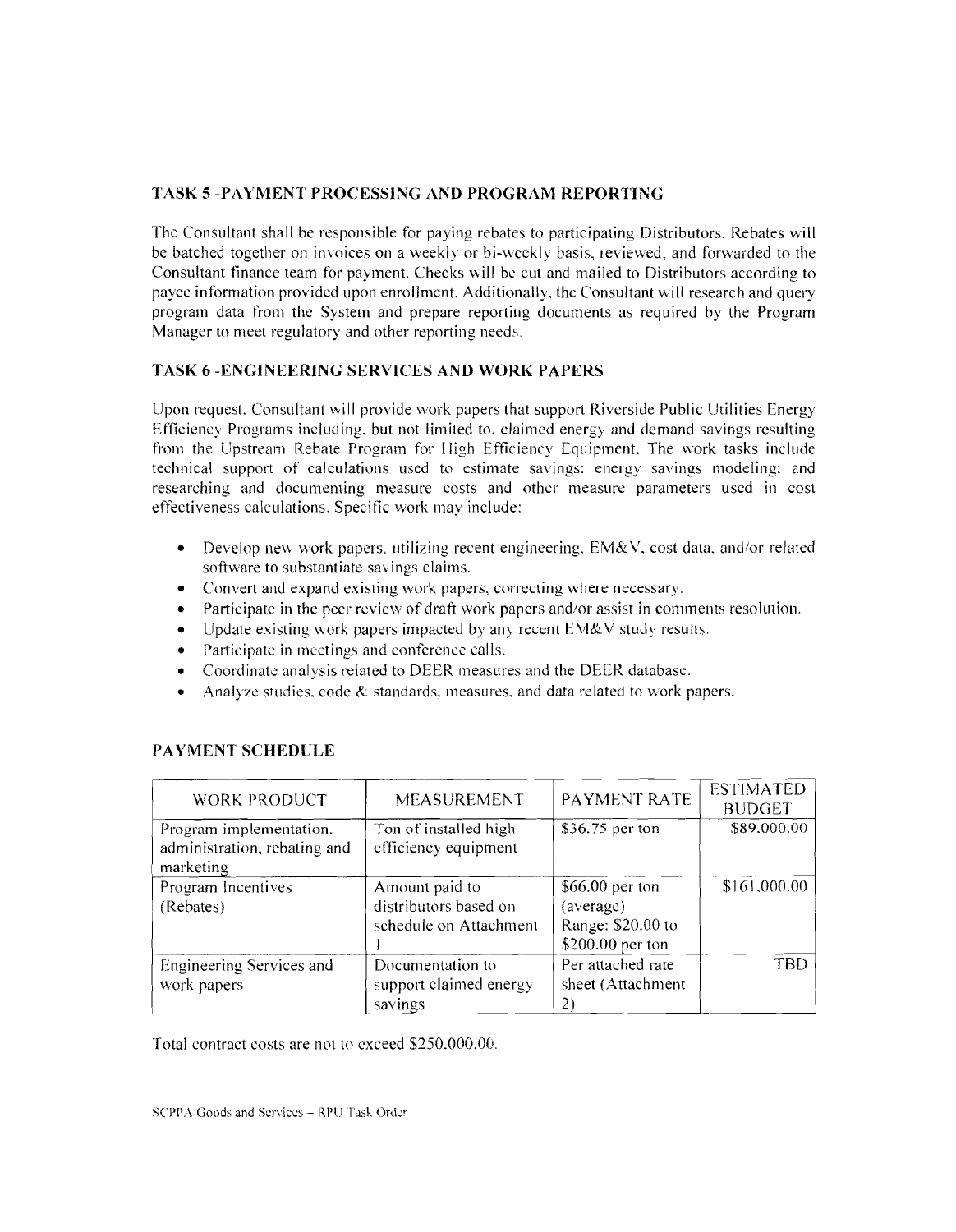Consultant invoices will be sent to Riverside Public Utilities. Upon approval, Riverside Public Utilities will forward invoices for payment to Southern California Public Power Authority (SCPPA) at billing invoices @ scppa.org.

# [SIGNATURE PAGE FOLLOWS]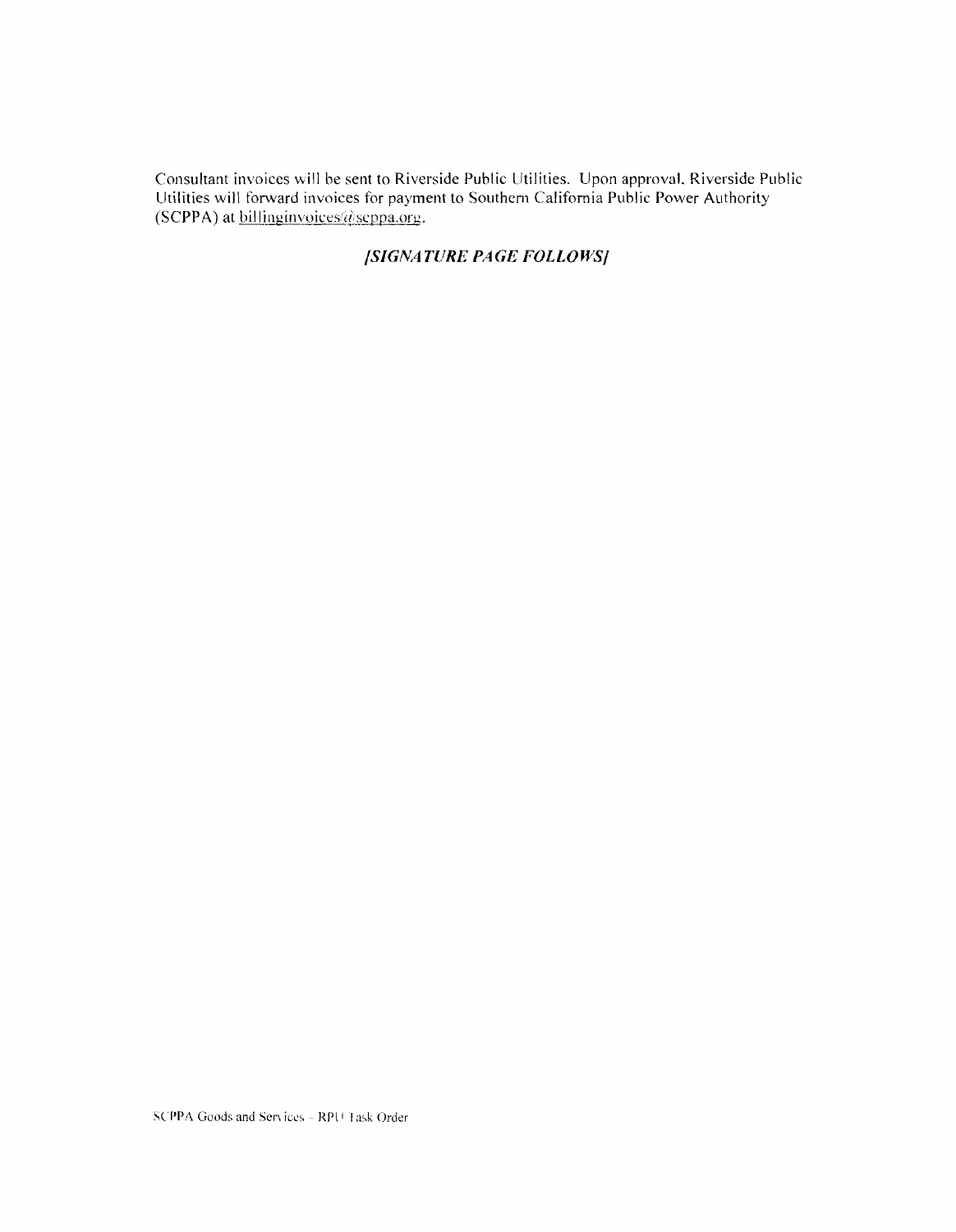IN WITNESS WHEREOF, the parties have signed this Task Order as of the date first written above.

#### **SOUTHERN CALIFORNIA PUBLIC POWER AUTHORITY**

By:

MICHAEL S. WEBSTER Executive Director

and;

**COHEN VENTURES, INC.** 

By: DANIEL CORNEJO Director - Southern California

# Participant's Acknowledgement and Agreement

By signing this Task Order, Participant agrees to reimburse SCPPA for all fees and expenses invoiced by Consultant and will be responsible for all payment obligations incurred by SCPPA in connection with the work performed at the direction of or on behalf of Participant. Participant agrees to hold SCPPA and all other SCPPA members harmless for payment for work performed at the direction of, and for the exclusive benefit of Participant.

#### **Riverside Public Utilities**

By:

JOHN A. RUSSO City Manager

Certified as to Available of Funds: APPROVED AS TO FORM:

By: August CFO/Treasurer By: Senson Welcom

 $\Box$  Check here if Participant has indicated acknowledgement and agreement by letter addressed to SCPPA.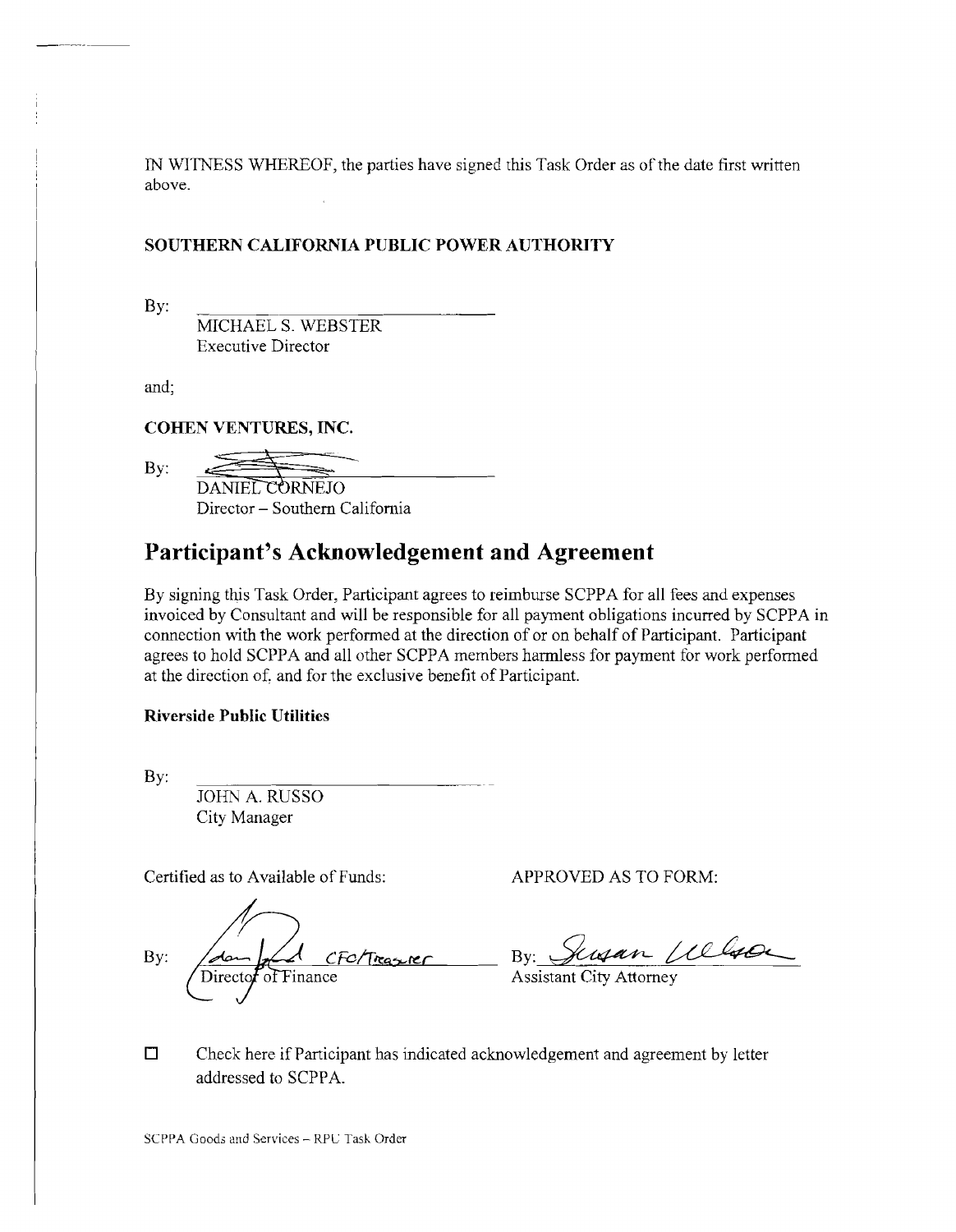## ATTACHMENT 1

#### **Qualifying Minimum Equipment Efficiencies & Incentive Levels for Commercial HVAC Equipment - New Construction & Natural Replacement**

# **Three Phase Package and Split Equipment**

and the second company

| Equipment<br>Type | <b>Unit Type</b> | Tier         | <b>Size Category</b>               | Sub-<br>Category         | Full<br>Load<br>Cooling<br><b>Efficien</b><br>cy |                    | Seasonal/<br>Part Load<br>Cooling<br>Efficiency | Current<br>Incentive<br>(5/ton) |       |                |                   |             |    |
|-------------------|------------------|--------------|------------------------------------|--------------------------|--------------------------------------------------|--------------------|-------------------------------------------------|---------------------------------|-------|----------------|-------------------|-------------|----|
|                   | <b>AC</b>        | $1*$         | <65 kBtuh                          | Split<br>System<br>w/TXV | 12.5<br>EER                                      | or                 | <b>15.0 SEER</b>                                | \$65                            |       |                |                   |             |    |
|                   |                  |              | $(< 5.4$ tons)                     | Single<br>Package        | 12.0<br>EER                                      | or                 | <b>15.0 SEER</b>                                |                                 |       |                |                   |             |    |
|                   | HP               | $1*$         | <65 kBtuh                          | Split<br>System<br>w/TXV | 12.5<br><b>EER</b>                               | or                 | <b>15.0 SEER</b>                                | \$65                            |       |                |                   |             |    |
|                   |                  |              | $(< 5.4$ tons)                     | Single<br>Package        | 12.0<br>EER                                      | or                 | <b>15.0 SEER</b>                                |                                 |       |                |                   |             |    |
| Air-<br>Cooled    | <b>AC</b>        |              | $2*$                               | <65 kBtuh                | Split<br>System<br>w/TXV                         | 13.0<br><b>EER</b> | or                                              | <b>16.0 SEER</b>                | \$130 |                |                   |             |    |
|                   |                  |              | $(< 5.4$ tons)                     | Single<br>Package        | 12.4<br><b>EER</b>                               | or                 | <b>16.0 SEER</b>                                |                                 |       |                |                   |             |    |
|                   | HP               | $2*$         |                                    | <65 kBtuh                | Split<br>System<br>w/TXV                         | 13.0<br>EER        | or                                              | <b>16.0 SEER</b>                | \$130 |                |                   |             |    |
|                   |                  |              |                                    |                          |                                                  |                    |                                                 |                                 |       | $(< 5.4$ tons) | Single<br>Package | 12.4<br>EER | or |
|                   | <b>AC</b>        |              | $3*$                               | <65 kBtuh                | Split<br>System<br>w/TXV                         | 13.5<br><b>EER</b> | or                                              | <b>17.0 SEER</b>                | \$200 |                |                   |             |    |
|                   |                  |              |                                    | $(< 5.4$ tons)           | Single<br>Package                                | 13.0<br>EER        | or                                              | <b>17.0 SEER</b>                |       |                |                   |             |    |
|                   | HP               | $3*$         | <65 kBtuh                          | Split<br>System<br>w/TXV | 13.5<br>EER                                      | or                 | 17.0 SEER                                       | \$200                           |       |                |                   |             |    |
|                   |                  |              | $(< 5.4$ tons)                     | Single<br>Package        | 13.0<br>EER                                      | or                 | <b>17.0 SEER</b>                                |                                 |       |                |                   |             |    |
|                   | AC or HP         | $\mathbf{1}$ | $\geq$ 65 kBtuh and <<br>135 kBtuh | Split<br>System          | 11.5<br><b>EER</b>                               | or                 | 13.4 IEER                                       | \$20                            |       |                |                   |             |    |

SCPPA Goods and Services - RPU Task Order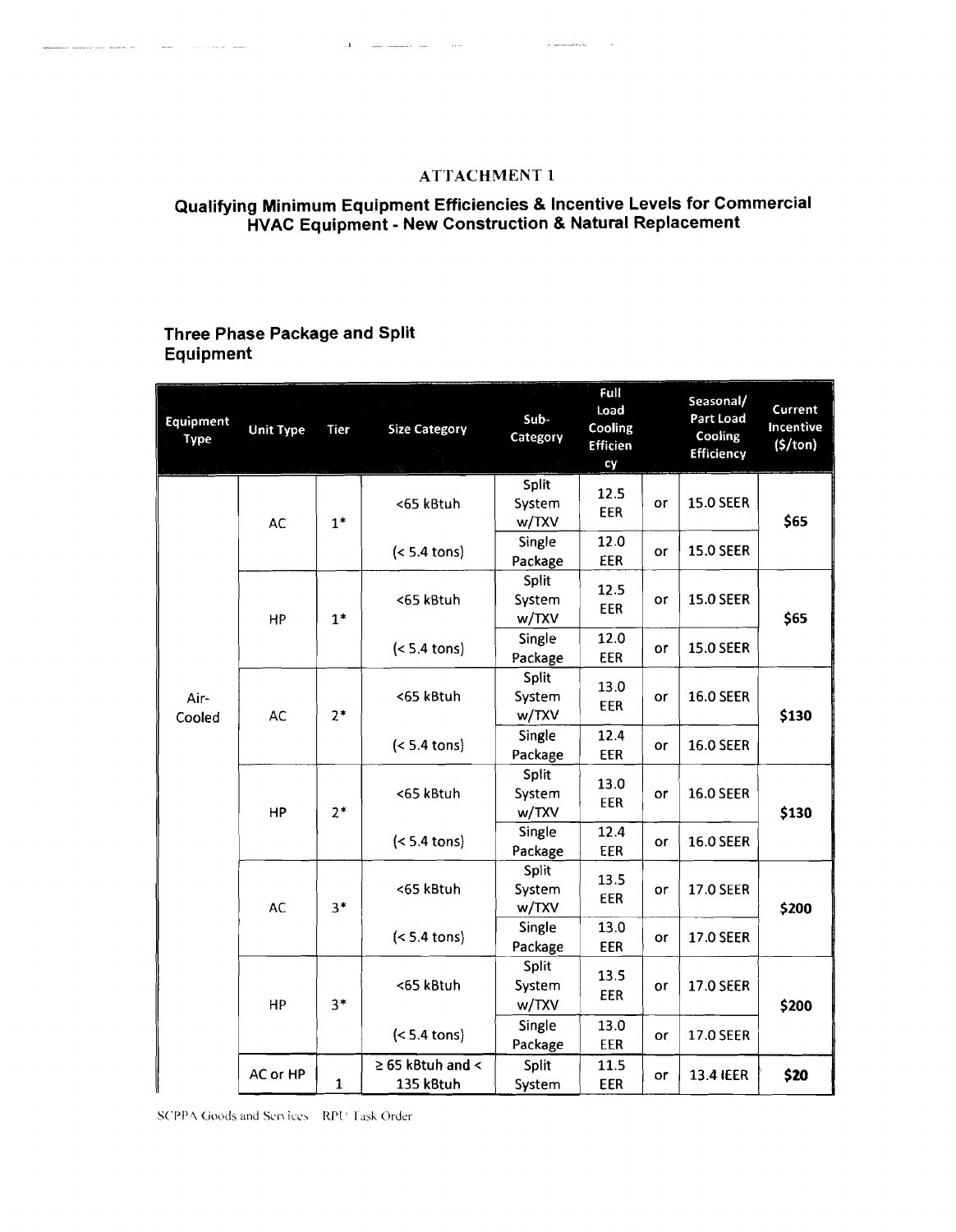|                                         |               | $\overline{2}$ | $\geq 5.4$ tons and <<br>$11.3$ tons)                                       | w/TXV and<br>Single                                      | 12.0<br>EER        | or | 13.8 IEER        | \$40  |
|-----------------------------------------|---------------|----------------|-----------------------------------------------------------------------------|----------------------------------------------------------|--------------------|----|------------------|-------|
|                                         |               | 3              |                                                                             | Package                                                  | 12.6<br>EER        | or | <b>14.8 IEER</b> | \$75  |
|                                         |               | 4              |                                                                             |                                                          | 13.0<br><b>EER</b> | or | 18.0 IEER        | \$100 |
|                                         |               | 1              |                                                                             | <b>Split</b><br>System                                   | 11.5<br>EER        | or | <b>13.0 IEER</b> | \$20  |
|                                         |               | 2              | $\geq$ 135 kBtuh and <<br>240 kBtuh                                         |                                                          | 12.0<br>EER        | or | <b>13.5 IEER</b> | \$35  |
| Air-<br>Cooled                          | AC or HP      | 3              | $\geq 11.3$ tons and <<br>20 tons)                                          | w/TXV and<br>Single<br>Package                           | 12.5<br><b>EER</b> | or | <b>14.0 IEER</b> | \$50  |
| Continued                               |               | 4              |                                                                             |                                                          | 13.0<br>EER        | or | <b>17.5 IEER</b> | \$65  |
|                                         |               | 1              |                                                                             |                                                          | 10.5<br>EER        | or | <b>11.8 IEER</b> | \$40  |
|                                         | AC or HP      | 2              | $\geq$ 240 kBtuh and <<br>760 kBtuh<br>$\geq 20$ tons and <<br>63.3 tons)   | <b>Split</b><br>System<br>w/TXV and<br>Single<br>Package | 10.8<br><b>EER</b> | or | <b>12.5 IEER</b> | \$75  |
|                                         |               | 3              |                                                                             |                                                          | 11.1<br><b>EER</b> | or | <b>13.5 IEER</b> | \$125 |
|                                         |               | 4              |                                                                             |                                                          | 11.5<br><b>EER</b> | or | <b>15.0 IEER</b> | \$175 |
|                                         |               | 1              |                                                                             |                                                          | 10.2<br>EER        | оr | 11.6 IEER        | \$40  |
|                                         | AC or HP      | 2              | $\geq$ 760 kBtuh<br>(≥ 63.3 tons)                                           | Split<br>System<br>w/TXV and<br>Single<br>Package        | 11.0<br><b>EER</b> | or | 12.3 IEER        | \$75  |
|                                         |               | 3              |                                                                             |                                                          | 12.0<br>EER        | or | 13.8 IEER        | \$125 |
|                                         |               | 4              |                                                                             |                                                          | 12.8<br><b>EER</b> | or | <b>15.0 IEER</b> | \$175 |
|                                         |               | 1              |                                                                             | Split                                                    | 14.0<br><b>EER</b> |    |                  | \$75  |
|                                         | <b>AC</b>     | 2              | < 65 kBtuh                                                                  | System                                                   | 15.0               |    |                  | \$125 |
| Water/Ev                                |               |                | $(< 5.4$ tons)                                                              | and Single<br>Package                                    | EER<br>16.0        |    |                  |       |
| ap.<br>Cooled AC                        |               | 3              |                                                                             |                                                          | EER                |    |                  | \$200 |
| (Three<br>Phase and<br>Single<br>Phase) | $\mathsf{AC}$ | $\mathbf 1$    | $\geq 65$ kBtuh and <<br>135 kBtuh<br>$\geq 5.4$ tons and <<br>$11.3$ tons) | <b>Split</b><br>System<br>and Single<br>Package          | 14.0<br>EER        |    |                  | \$35  |
|                                         | <b>AC</b>     | $\mathbf{1}$   | $\geq$ 135 kBtuh and <<br>240 kBtuh<br>$(211.3$ tons and <<br>$20$ tons)    | Split<br>System<br>and Single<br>Package                 | 14.0<br>EER        |    |                  | \$70  |
|                                         | AC            | 1              | $\geq$ 240 kBtuh<br>(≥ 20 tons)                                             | Split<br>System                                          | 13.0<br><b>EER</b> |    |                  | \$70  |

SCPPA Goods and Services - RPU Task Order

 $\sim$   $\sim$ 

. . .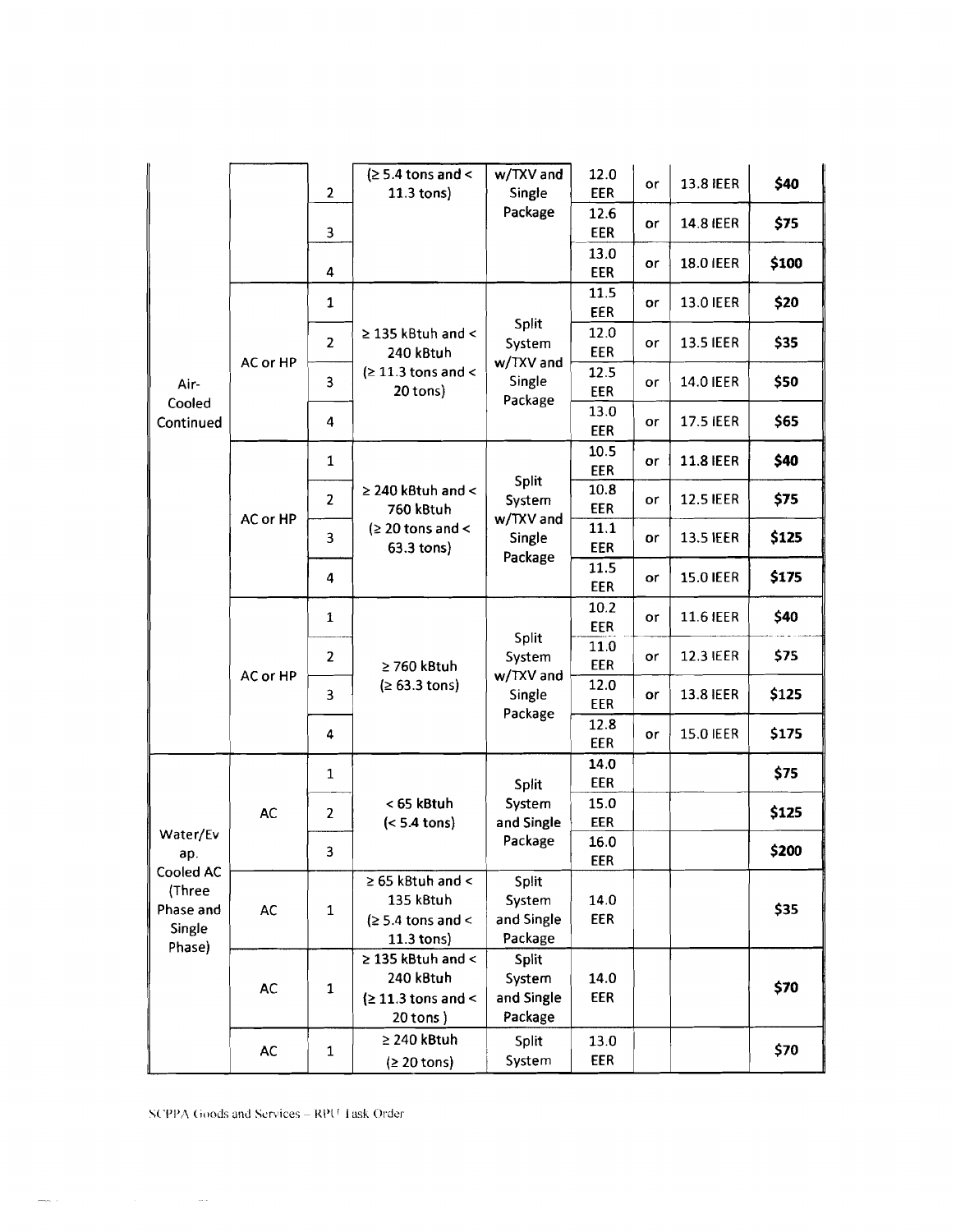|                                         |           |                |                                                                                 | and Single<br>Package                           |                    |       |
|-----------------------------------------|-----------|----------------|---------------------------------------------------------------------------------|-------------------------------------------------|--------------------|-------|
|                                         |           | 1              |                                                                                 | Split                                           | 14.0<br><b>EER</b> | \$130 |
|                                         | <b>HP</b> | $\overline{2}$ | < 65 kBtuh<br>$(< 5.4 \text{ tons})$                                            | System<br>and Single                            | 15.0<br><b>EER</b> | \$245 |
| Water<br>Source HP                      |           | 3              |                                                                                 | Package                                         | 16.0<br><b>EER</b> | \$330 |
| (Three<br>Phase and<br>Single<br>Phase) | <b>HP</b> | $\mathbf{1}$   | $\geq$ 65 kBtuh and <<br>135 kBtuh<br>$\geq 5.4$ tons and <<br>$11.3$ tons)     | Split<br>System<br>and Single<br>Package        | 14.0<br><b>EER</b> | \$120 |
|                                         | HP        | 1              | $\geq$ 135 kBtuh and $\leq$<br>240 kBtuh<br>$\geq 11.3$ tons and <<br>20 tons ) | <b>Split</b><br>System<br>and Single<br>Package | 14.0<br>EER        | \$120 |
|                                         | <b>HP</b> | $\mathbf{1}$   | $\geq$ 240 kBtuh<br>$(2 20$ tons)                                               | Split<br>System<br>and Single<br>Package        | 13.0<br><b>EER</b> | \$120 |

\*<65 kBtuh equipment must

be  $\geq 14$  SEER

 $\label{eq:1} \begin{aligned} \mathcal{L}^{\frac{1}{2}}\left( \frac{1}{\sqrt{2}}\left( \frac{1}{\sqrt{2}}\left( \frac{1}{\sqrt{2}}\left( \frac{1}{\sqrt{2}}\left( \frac{1}{\sqrt{2}}\left( \frac{1}{\sqrt{2}}\left( \frac{1}{\sqrt{2}}\left( \frac{1}{\sqrt{2}}\right) -\frac{1}{\sqrt{2}}\left( \frac{1}{\sqrt{2}}\left( \frac{1}{\sqrt{2}}\left( \frac{1}{\sqrt{2}}\right) -\frac{1}{\sqrt{2}}\left( \frac{1}{\sqrt{2}}\left( \frac{1}{\sqrt$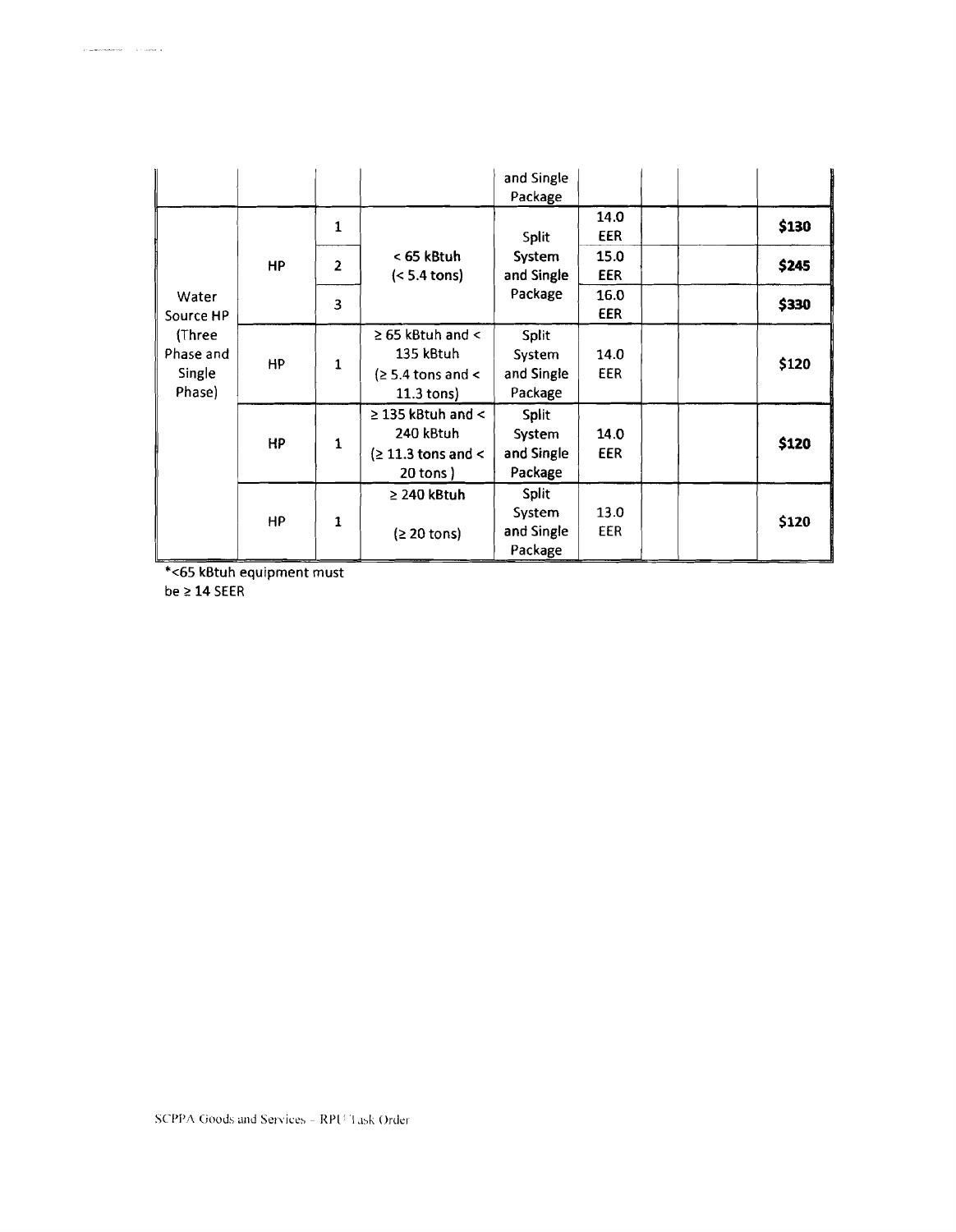# **Three Phase Air-Cooled Chiller** Equipment

|                   |                       |      |                      |                             | Full                                     |                                          |                                    |                             |
|-------------------|-----------------------|------|----------------------|-----------------------------|------------------------------------------|------------------------------------------|------------------------------------|-----------------------------|
| Equipment<br>Type | <b>Unit Type</b>      | Tier | <b>Size Category</b> | Sub-<br>Category            | Load<br>Cooling<br><b>Efficien</b><br>CV |                                          | Part Load<br>Cooling<br>Efficiency | Incentive<br>$($ \$/ton $)$ |
|                   | All<br>1              | All  | with<br>Condenser    | 3.08<br>COP<br>10.50<br>EER | or<br>or                                 | 4.04 IPLV<br>(COP)<br>13.8 IPLV<br>(EER) | \$19                               |                             |
| Air-<br>Cooled    |                       |      |                      |                             | 1.14k<br>W/Ton                           | or                                       | 0.87 IPLV<br>(kW/Ton)              |                             |
|                   | All<br>$\overline{2}$ |      | All                  | with<br>Condenser           | 3.22<br>COP                              | or                                       | 4.16 IPLV<br>(COP)                 | \$60                        |
|                   |                       |      |                      |                             | 11.00<br><b>EER</b>                      | or                                       | 14.2 IPLV<br>(EER)                 |                             |
|                   |                       |      |                      |                             | 1.09<br>kW/To<br>n                       | or                                       | 0.84 IPLV<br>(kW/Ton)              |                             |
|                   | All                   | 3    | All                  | with<br>Condenser           | 3.37<br>COP                              | or                                       | 4.63 IPLV                          |                             |
|                   |                       |      |                      |                             | 11.5<br>EER                              | or                                       | <b>15.8 IPLV</b>                   | \$98                        |
|                   |                       |      |                      |                             | 1.04<br>kW/to<br>n                       | or                                       | 0.75 IPLV                          |                             |

للأربيب المنا

 $\label{eq:1} \begin{minipage}[t]{0.9\textwidth} \begin{minipage}[t]{0.9\textwidth} \centering \begin{minipage}[t]{0.9\textwidth} \centering \end{minipage}[t]{0.9\textwidth} \begin{minipage}[t]{0.9\textwidth} \centering \end{minipage}[t]{0.9\textwidth} \begin{minipage}[t]{0.9\textwidth} \centering \end{minipage}[t]{0.9\textwidth} \begin{minipage}[t]{0.9\textwidth} \centering \end{minipage}[t]{0.9\textwidth} \begin{minipage}[t]{0.9\textwidth} \centering \end{minipage}[t]{0.9\textwidth} \begin{$ 

 $\bar{\omega}$  .  $\mathbf{r}$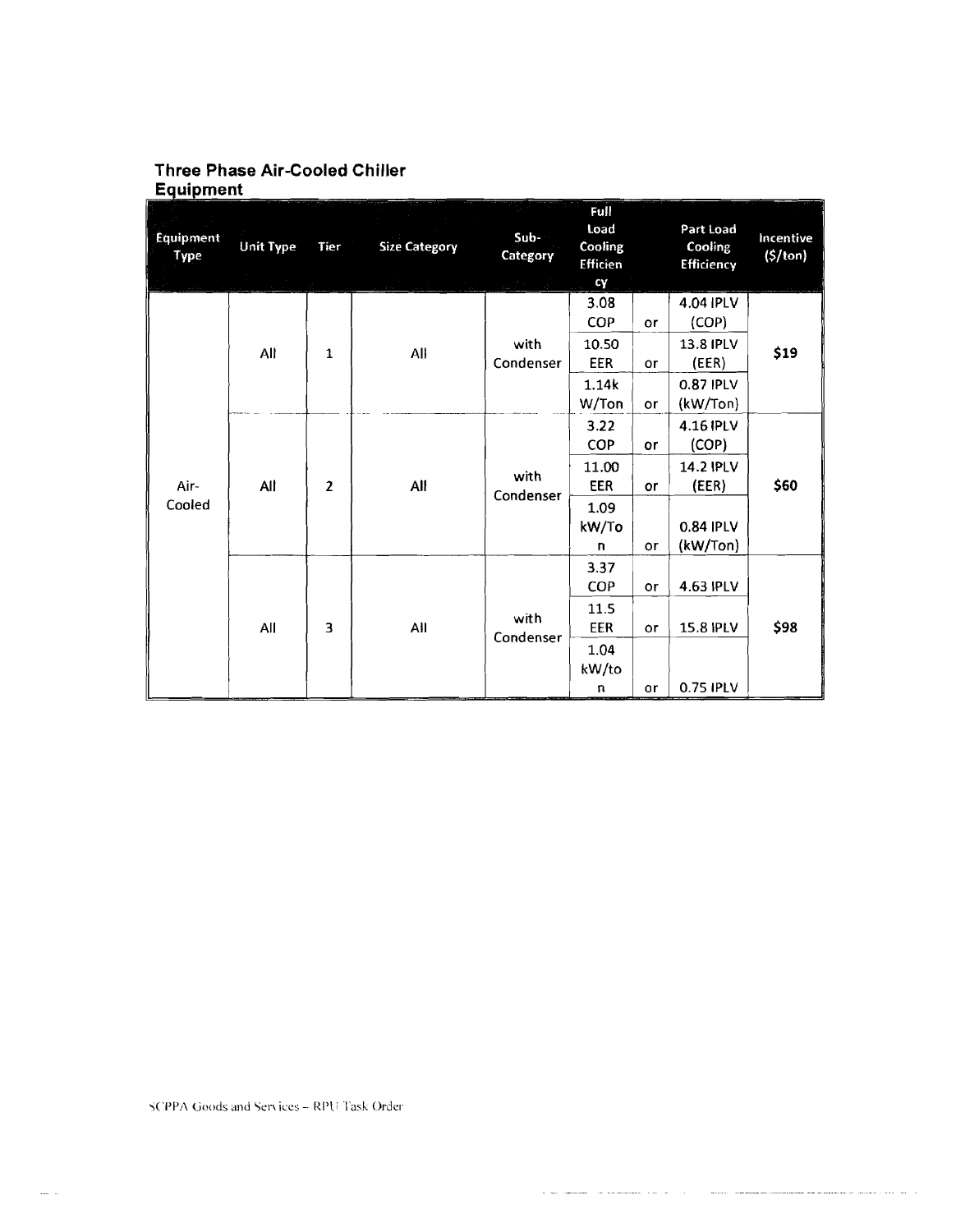# Single Phase<br>Equipment

| Equipment<br>Type<br><b>Contract Contract Contract Contract Contract Contract Contract Contract Contract Contract Contract Contract Contract Contract Contract Contract Contract Contract Contract Contract Contract Contract Contract Contract Contr</b> | <b>Unit Type</b> | Tier<br>and a capital control of the basis | <b>Size Category</b> | $Sub-$<br>Category | Full<br>Load<br>Cooling<br><b>Efficien</b><br>cy |         | Seasonal<br>Cooling<br><b>Efficiency</b> | Incentive<br>(5/ton) |
|-----------------------------------------------------------------------------------------------------------------------------------------------------------------------------------------------------------------------------------------------------------|------------------|--------------------------------------------|----------------------|--------------------|--------------------------------------------------|---------|------------------------------------------|----------------------|
| Air-                                                                                                                                                                                                                                                      |                  |                                            | <65 kBtuh            | Split<br>System    | 12.0<br>EER                                      | an<br>đ | <b>15.0 SEER</b>                         |                      |
| Cooled                                                                                                                                                                                                                                                    | AC               | 1                                          | $(5.4 tons)$         | Single<br>Package  | 11.6<br>EER                                      | an<br>d | <b>15.0 SEER</b>                         | \$50                 |
| Air-                                                                                                                                                                                                                                                      |                  |                                            | <65 kBtuh            | Split<br>System    | 12.0<br>EER                                      | an<br>đ | <b>15.0 SEER</b>                         |                      |
| Cooled                                                                                                                                                                                                                                                    | НP               | 1                                          | $(< 5.4$ tons)       | Single<br>Package  | 11.6<br>EER                                      | an<br>đ | <b>15.0 SEER</b>                         | \$50                 |